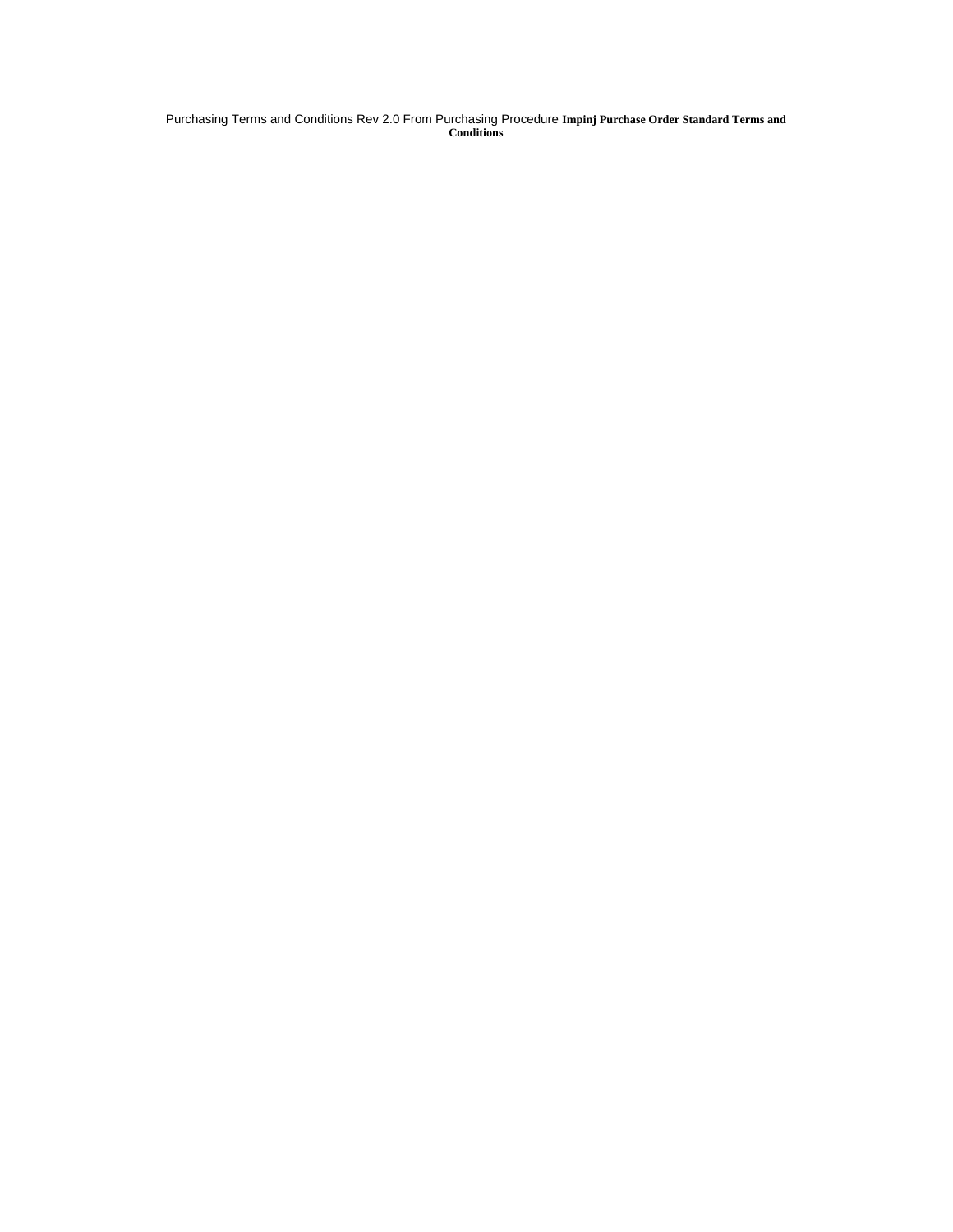#### 1.

2.

**Parties; Items:** Impinj, Incorporated will be referred to as "Buyer", and the person or company indicated on this purchase order with whom this purchase order is placed will be referred as to as "Seller". This purchase order may be referred to as "PO". This PO may be used to purchase supplies, machinery, equipment, and other goods, and may also be used to contract for the performance of services, including maintenance, calibration, and construction work on premises specified by the Buyer. All goods and services covered by this PO regardless of type will be referred to as "Items".

**Exclusive Agreement; Governing Law:** This PO constitutes the exclusive agreement between the parties. The terms and conditions of this PO cannot be changed without prior written consent of both parties. These terms and conditions shall supersede and exclude the general, confirmation, delivery order, invoice or other document in any technical form used by Seller and in selling Items to Buyer, Seller shall be deemed to have fully accepted the terms and conditions of this PO. The laws of the State of Washington shall apply in all disputes and the parties consent to the exclusive jurisdiction of, and venue in, the state and federal courts within King County, Washington. This PO shall not be governed by the United Nations Convention on Contracts for the International Sale of Goods, or by the Uniform Computer Information Transactions Act (UCITA).

#### 3.

Delivery: Buyer may at its option terminate this PO without any liability to Seller if Seller fails to deliver Items on time. If delivery or completion time is not specified on this PO, a reasonable time will be allowed. Time is of the essence. Seller will, as soon as Seller becomes or should have become aware of any delay, inform Buyer in writing of the delay. This duty does not limit Seller's liabilities resulting from late delivery. In order to avoid any delay, Seller shall use best efforts at Seller's sole risk and expense to minimize any possible delay. 4.

## **Packing:** All deliveries shall include a packing list indicating the contents of each package and shall be packed as required by Buyer. If no packing list is sent, the count or weight reported by Buyer or its agent or consignee shall be final and binding upon Seller with respect to such shipment. If Buyer has not given any written instruction, the Items shall be packed in accordance with best commercial practices. 5.

**Title and Risk; Shipment:** Unless otherwise indicated on this PO, title and risk of loss with respect to the Items shall remain in Seller until the Items have been delivered to and accepted by Buyer, or an agent or consignee duly designated by Buyer. Buyer may, without any liability and/or charge against Seller, reschedule and/or cancel any and all parts of deliveries of Items (seven) 7 days prior to the agreed delivery upon written notice to Seller.

## 6.

**Receipt:** Buyer shall be deemed to have received Items procured hereunder when such Items have been deposited at the Buyer's dock and all bills of lading or other shipping papers which require signature have been signed. 7.

**Acceptance:** Buyer shall be deemed to have accepted Items procured hereunder only after actual inspection for conformity or the passage of thirty (30) days from receipt, whichever occurs first.

8. **Rejection/Termination:** All Items which are rejected for nonconformity with this PO are rejected at Seller's expense and shall be returned at Seller's risk of loss and expense. Buyer reserves the right to terminate for nonconformity.

9. **Compliance with Laws:** The Seller warrants that the Items and their production shall not violate any federal, state or local laws, regulations or orders.

### 10.

**Assignment:** Seller shall not have the right to assign any of its rights or obligations in relation to any Items or this PO without the prior written consent of Buyer.

### 11.

**Warranties:** Seller expressly warrants that all Items supplied hereunder are new, unused, in good working condition, free from all defects (including but not limited to defects arising out of design, materials and/or workmanship), to be good and merchantable quality, to conform strictly to any specifications, drawings, or samples which may have been provided to or furnished by Buyer, and to be fit for the particular purposes for which the Items are intended by Buyer.

### $12.$

**Sales Prices; Taxes; Charges; Payment Terms:** Sales tax and applicable freight charges should be added to invoice, unless PO indicates otherwise. Sales tax should be added unless applicable tax exemption certificate is provided by Buyer. Seller warrants that the sales prices for Items are not less favorable than those extended to any other customer for similar goods in equal or less quantities. The payment term is (Thirty) 30 days net after receipt of Items or date of invoice, which ever is later. Buyer is entitled to withhold payment if Seller has not delivered the ordered Items in full quantities and/or any Item does not strictly conform to the specifications and other requirements. 13.

**Title of Items:** Seller warrants that the Items procured hereunder are free from all liens, claims or encumbrances. Without limiting or foregoing, Seller certifies and guarantees that the Items (a) will be produced in compliance with all applicable requirements of the Fair Labor Standards Act, as amended; (b) will conform with all applicable consumer product safety standards under the Federal Consumer Product Safety Act; and (c) will not be misbranded or banned hazardous substance within the meaning of the Federal Hazardous Substances. 14.

**Changes; Specifications**: Buyer shall have the right to make reasonable changes (including additions and omissions) from time to time in the Items, their specifications, drawings, designs, quantity, packing instructions, destinations, or delivery schedule. If any of such changes affects the price of the Items or the time required for Seller's performance under this PO, Buyer and Seller may negotiate an equitable adjustment in the price or delivery schedule or both, provide that all claims for adjustments under this section shall be made by Seller to Buyer in writing within 30 days after Buyer makes the change to which the adjustment relates. Change in any specification, requirement and/or substance of an Item and/or other change that may affect the quality, fit, form and/or function of any Item is subject to Buyer's prior written consent. Seller agrees to inform Buyer about any export or re-export restrictions and regulations and about the export control classification numbers (ECCN) relating to Items.

# 15.

**Cancellations**: Either party shall have the right to cancel this PO upon the occurrence of either of the following events: (a) the other party's insolvency or actions indicating insolvency such as the filing of a petition by or against such party under any chapter of bankruptcy laws; and (b) other party's failure to comply with any of its obligations under this PO if such failure continues for a period of 10 days after notice thereof is given to such party.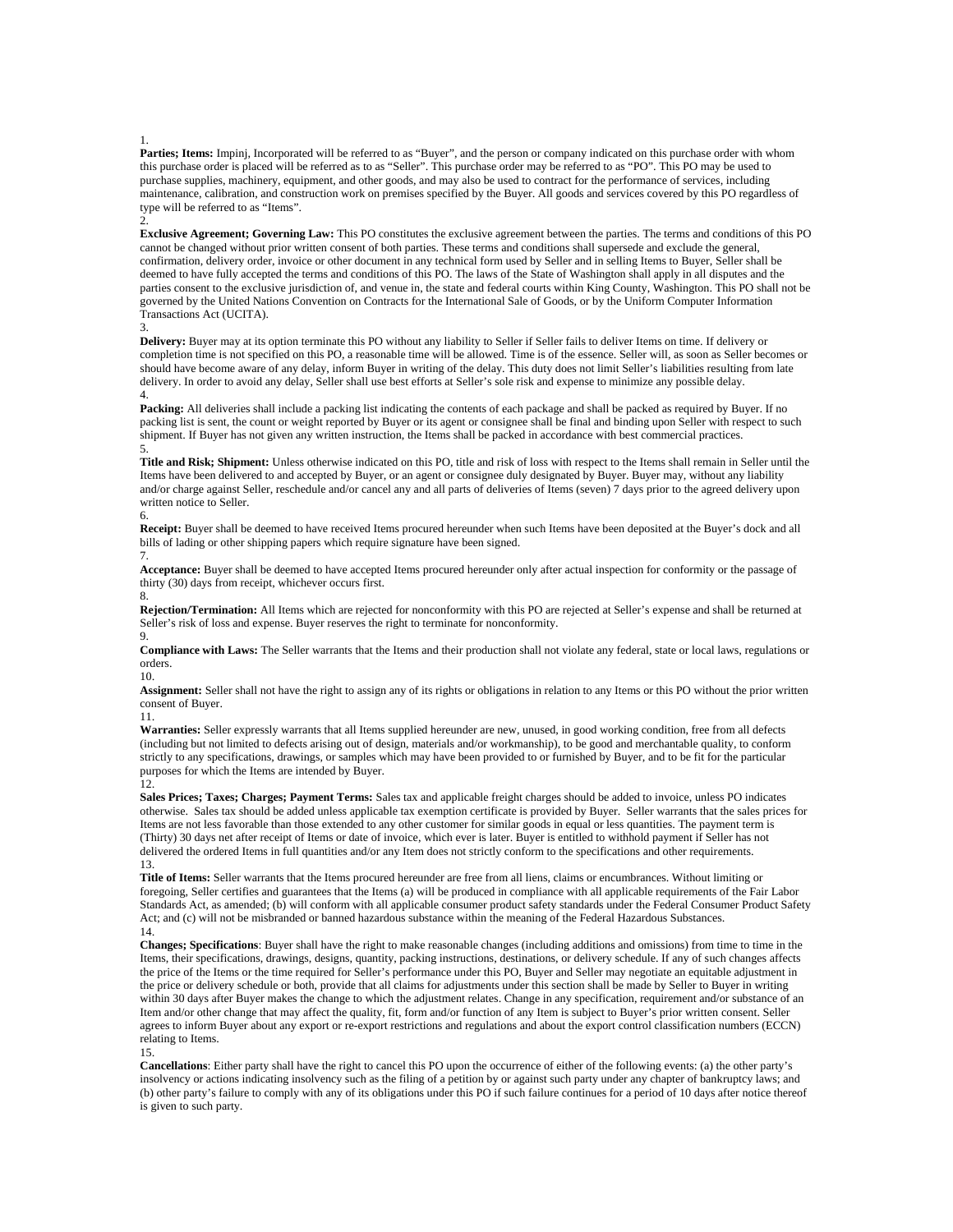16.

**Licenses:** Seller shall be required to obtain and pay for any licenses, permits, or inspections by public bodies required in connection with the manufacture, completion, or delivery of the Items.

17.

**Buyer Property:** All drawings, technical documents, tooling, data, software and other materials provided by Buyer to Seller and/or produced by Seller for Buyer remain and/or become the property of Buyer, unless otherwise agreed between the parties in writing. Seller is not allowed without Buyer's prior written consent to use, copy, reproduce, distribute or in any other way utilize such material. 18.

**Indemnification:** Seller shall defend, indemnify, and hold harmless Buyer, Buyer's assignees, and other users of the Items from all claims, suits, actions, demands and proceedings and against all damages, costs, expenses and liabilities (including but not limited to attorneys' fees and costs): (a) arising from any claim of infringement of any patent, trade name, trademark, copyright, trade secrets or other intellectual property right by reason of sale or use of any Item; and/or (b) related to product liability, product safety and/or personal injury or death; and/or (c) any other liability attributable to any act or omission of Seller, any Item and/or any manufacturing process of any Item.. Buyer shall promptly notify Seller of any such claim.

19.

**Guarantee**: In filing this purchase PO, Seller shall warrant and guarantee to Buyer that the articles are in compliance with Sections 5 and 12 of Federal Trade Commissions Act, the Fair Packaging and Labeling Act, the Federal Hazards and Substances Act, Fair Labor Standards Act, and Occupational Safety and Health Act of 1970.

20.

**Limitation of Liability**: Buyer's maximum liability to Seller shall in no event exceed the purchase price of the Items under this PO. 21.

**Fair Labor Practices**: Seller shall observe, follow and practice fair labor practices based upon the requirements in Attachment 1 of this document.

22.

**RoHS Compliance**: Seller shall warrant and guarantee to Buyer that goods and services are in compliance with RoHS directive requirements per Attachment II of this document.

23.

**Foreign Corrupt Practices Act:** Seller will be in compliance with all provisions of Foreign Corrupt Practices Act.

24.

**Environmental Management System:** The Seller should establish, document, implement and maintain an environmental management system and its scope in accordance with the requirements of ISO 14001. The Seller should establish, implement and maintain a procedure to determine those environmental aspects of its products, processes and services that have or can have significant impacts on the environment. The Seller must commit to pollution prevention. The Seller must be compliant to applicable legal and other requirements to which the organization subscribes. The Seller must commit to continual environmental improvement. The Seller should monitor and measure, on a regular basis, the key characteristics of its operations that can have significant environmental impact.

Purchasing Terms and Conditions Rev 2.0 From Purchasing Procedure

# **Attachment 1 Fair Labor Practices**

## **1.**

**Forced Labor** There shall not be any use of forced labor, whether in the form of prison labor, indentured labor, bonded labor or otherwise. **2.** 

**Child Labor** No person shall be employed at an age younger than 15 (or 14 where the law of the country of manufacture\* allows) or younger than the age for completing compulsory education in the country of manufacture where such age is higher than 15. **3.** 

**Harassment or Abuse** Every employee shall be treated with respect and dignity. No employee shall be subject to any physical, sexual, psychological or verbal harassment or abuse. **4.** 

**Nondiscrimination** No person shall be subject to any discrimination in employment, including hiring, salary, benefits, advancement, discipline, termination or retirement, on the basis of gender, race, religion, age, disability, sexual orientation, nationality, or social or ethnic origin.

**5.** 

**Health and Safety** Employers shall provide a safe and healthy working environment to prevent accidents and injury to health arising out of, linked with, or occurring in the course of work or as a result of the operation of employer facilities. **6.** 

**Freedom of Association and Collective Bargaining** Employers shall recognize and respect the right of employees to freedom of association and collective bargaining.

**7.** 

**Wages and Benefits** Employers recognize that wages are essential to meeting employees' basic needs. Employers shall pay employees, as a floor; at least the minimum wage required by local law and shall provide legally mandated benefits. **8.** 

**Hours of Work** Except in extraordinary business circumstances, employees shall (i) not be required to work more than the lesser of (a) 48 hours per week and 12 hours overtime or (b) the limits on regular and overtime hours allowed by the law of the country of manufacture or, where the laws of such country do not limit the hours of work, the regular work week in such country plus 12 hours overtime and (ii) be entitled to at least one day off in every seven day period.

**Overtime Compensation** In addition to their compensation for regular hours of work, no-management employees shall be compensated for overtime hours at such premium rate as is legally required in the country of manufacture or, in those countries where such laws do not exist, at a rate at least equal to their regular hourly compensation rate.

**10.** 

**General** Any Company that determines to adopt the Workplace Code of Conduct shall, in addition to complying with all applicable laws of the country of manufacture, comply with and support the Workplace Code of Conduct in accordance with the attached Principles of Monitoring {click here to see the Principles of Monitoring} and shall apply the higher standard in cases of differences or conflicts. Any Company that determines to adopt the Workplace Code of Conduct also shall require its licensees and contractors and, in the case of a retailer, its suppliers to

**<sup>9.</sup>**